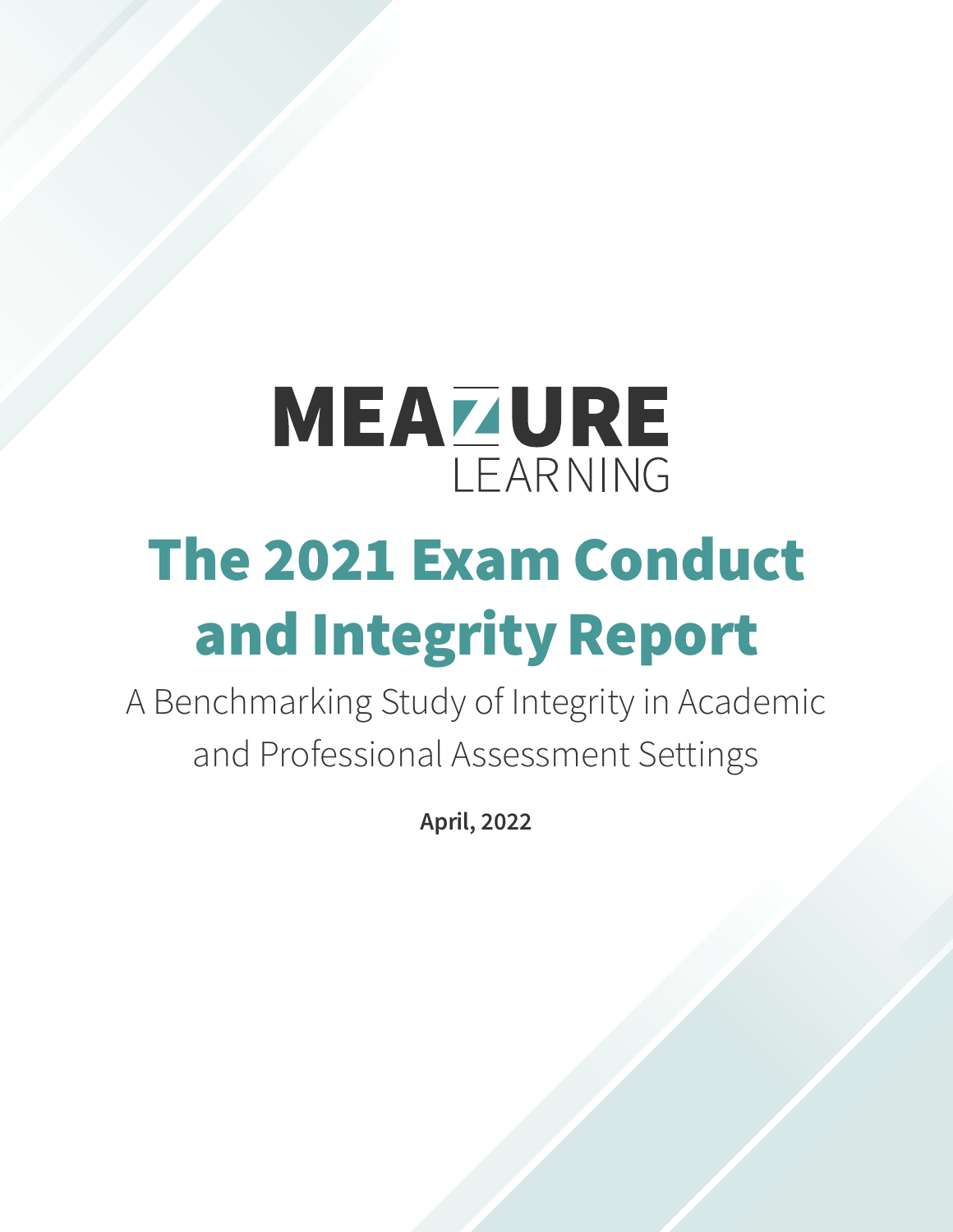#### EXECUTIVE SUMMARY

ProctorU is the exam and assessment security and integrity service of Meazure Learning. In 2021, approximately 4,060,000 proctored exam sessions were taken on the ProctorU system by students and other test takers in academic and professional test settings. We were able to analyze nearly 3 million of these exam sessions to determine how the number of unpermitted resources, active interventions, and confirmed breaches had changed against the same metrics for exams taken in 2020 as well as for those in 2019-20, before the pandemic changed learning and assessment practices.

The data reported here is one of just many measurements to determine if the frequency of misconduct is increasing or decreasing.

According to the data reported here, the instances of unpermitted resources during test sessions and the frequency of clear misconduct has increased in 2021 over 2020.

The context of these data points is important. The following analysis is based largely on the fact that academic integrity in remote test sittings took a major hit during 2020 and throughout most of the remote learning and testing brought on by limiting face-to-face interactions and public gatherings during the pandemic. Cheating was purported to have increased during the pandemic either as reported anecdotally or via published research (see discussion).

Studying these data and data reported by other academics and testing institutions in future years may help us understand if the high frequency of misconduct was an anomaly brought about by the pandemic. And, it may shed light on steps to take to stop attempts to cheat made either by individuals or organized groups.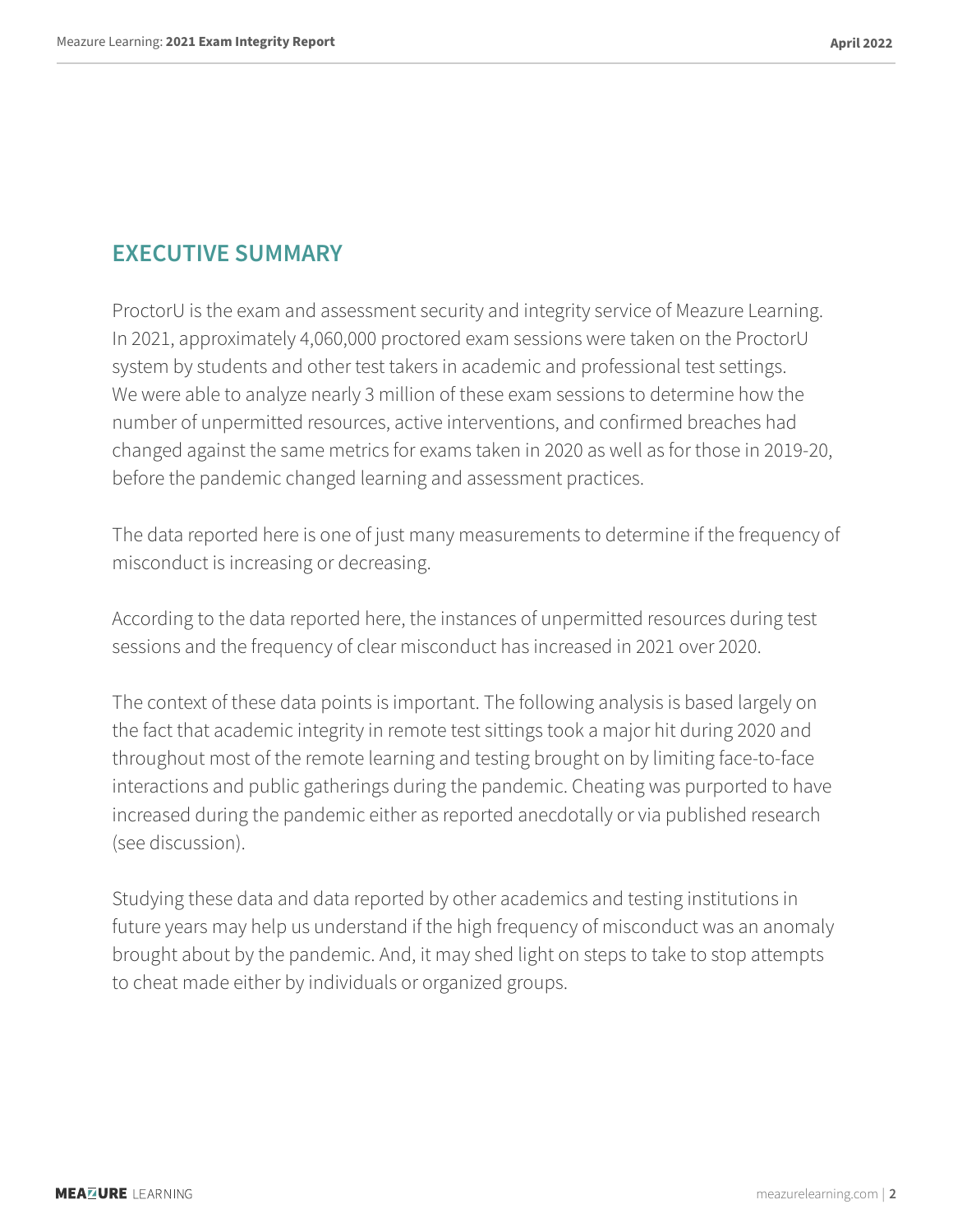### Limitations of this Report

#### SINGLE FORM OF ACADEMIC MISCONDUCT

It is important to note that ProctorU's exam security data touches only one type of academic misconduct – use of inappropriate or banned resources or engaging in prohibited activities during a remote test session. Examples may include using a cell phone or notes even though they are disallowed by the test provider, collaboration during an exam, or attempting to impersonate a student during an evaluation. The data cannot measure other violations of academic integrity such as plagiarism, sharing of exam materials before a test, or obtaining other forms of assistance inappropriately.

#### SINGLE EXAM MODE

It is also important to note that ProctorU's data is limited to exams using ProctorU's systems. That is to say that rates of misconduct or interventions using other exam security systems, or none at all, may be different and, based on extant data, may be higher. Misconduct is more common, for example, in passive proctoring settings and it is even more common when no proctor or other integrity technology is present. Independent research ([Dendir, Maxwell 2020](https://www.sciencedirect.com/science/article/pii/S2451958820300336), [Dyer, Pettyjohn and](https://www.ncta-testing.org/assets/docs/JNCTA/2020%20-%20JNCTA%20-%20Academic%20Dishonesty%20and%20Testing.pdf) Saladin 2020 and [Emerson, et al 2021](https://www.tandfonline.com/doi/abs/10.1080/09639284.2021.1971095?journalCode=raed20)), as well as ProctorU's data, support this.

#### CORRELATION, NOT CAUSATION

A final point is that these data are illustrative only and not causal. Any conclusions stated here are not intended to determine the cause of misconduct.

In other words, the data and the findings or ProctorU cannot and do not represent an assessment of all test sessions or of all academic integrity, but might be useful in approximating what is happening in proctored, remote exams and assessments and how it changed in 2020 and 2021.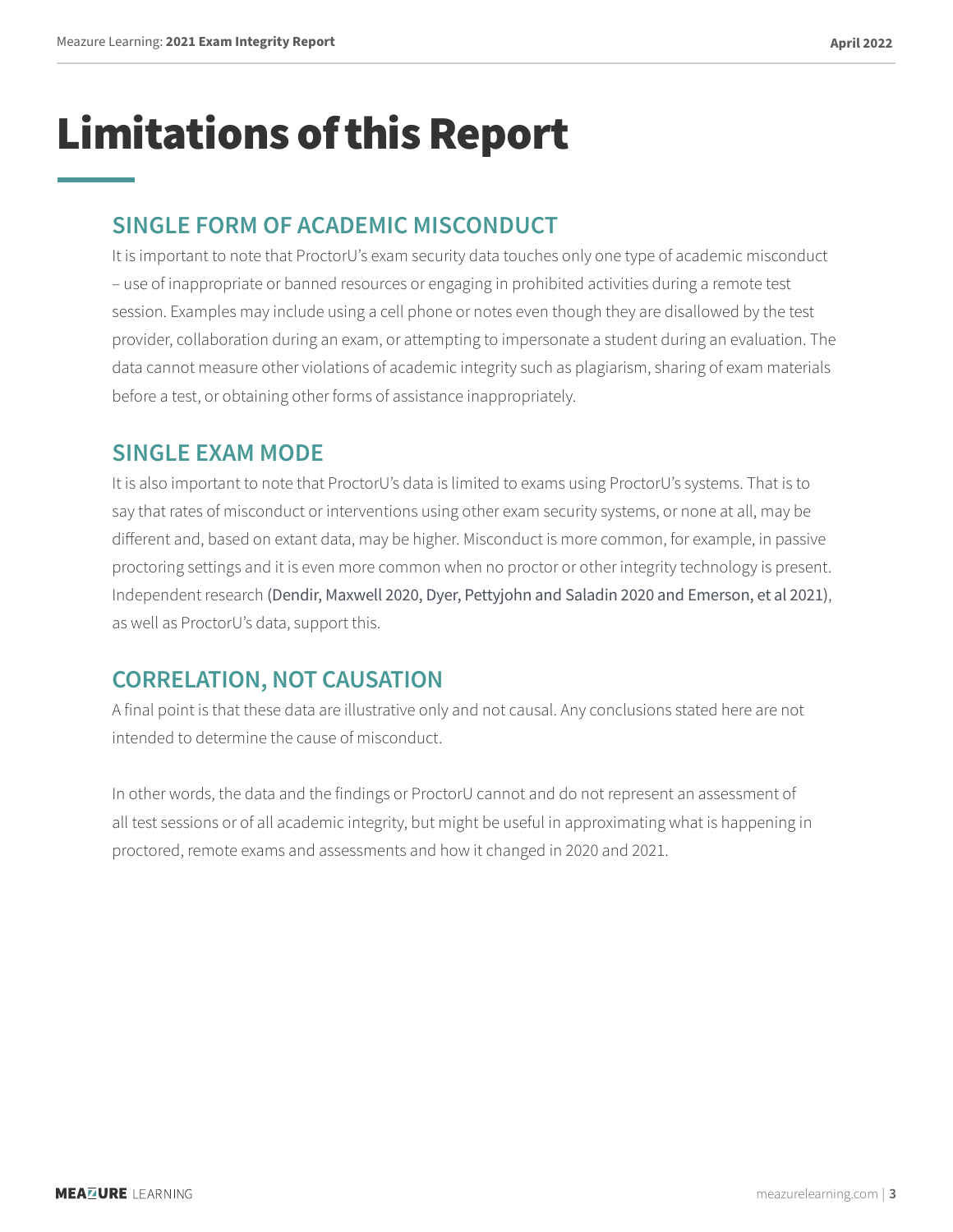### Terms and Definitions

In addition to the simple number of proctored test sessions - approximately 4,060,000 are included in this data set from 2021 - ProctorU tracks the following:

#### UNPERMITTED RESOURCES

Generally, an unpermitted resources incident occurs before an exam starts, when test-takers are reminded of the rules and guidelines set by the testing authority, such as a professor.

A common type of unpermitted resource is the cell phone. A live proctor may tell a test- taker that cell phones are not allowed and nonetheless see one on a desk or nearby, prompting the proctor to request removal of the cell phone. Notes or books, when disallowed, would likewise be an unpermitted resource if they are detected during the launch or initiation of an examination.

It's helpful to think of "unpermitted resources" as prevention interventions that may otherwise have led to misconduct or the temptation to break test rules. Not all unpermitted resources lead to misconduct but a simple "put away your cell phone and notes" is clearly preventative and considered the best type of integrity intervention as it takes place before any incident takes place, before any unfair advantage can be obtained.

#### ACTIVE INTERVENTIONS

Generally, "active interventions" take place during an exam and can be considered a reminder or a warning - an incident in which a proctor may need to stop an exam to address a violation or potential violation as it happens.

In the cell phone example, a proctor may see a cell phone during an exam and intercede to remind the testtaker that it is not permitted. Or, the proctor may observe the test-taker in conversation or away from their computer for extended periods, prompting an inquiry and notation. An active intervention is not necessarily an indication of misconduct, though it is considered more serious because it generally happens during an exam and involves the direct intervention of a proctor during the assessment.

Active interventions also allow exam proctors to note unusual activities that, while they may be deviations from exam rules, are likely not actual misconduct - a cat jumping on a test-taker's keyboard during an exam, for example. These types of incidents are frequently noted as "active interventions" but likewise include information that the intervention was probably innocuous.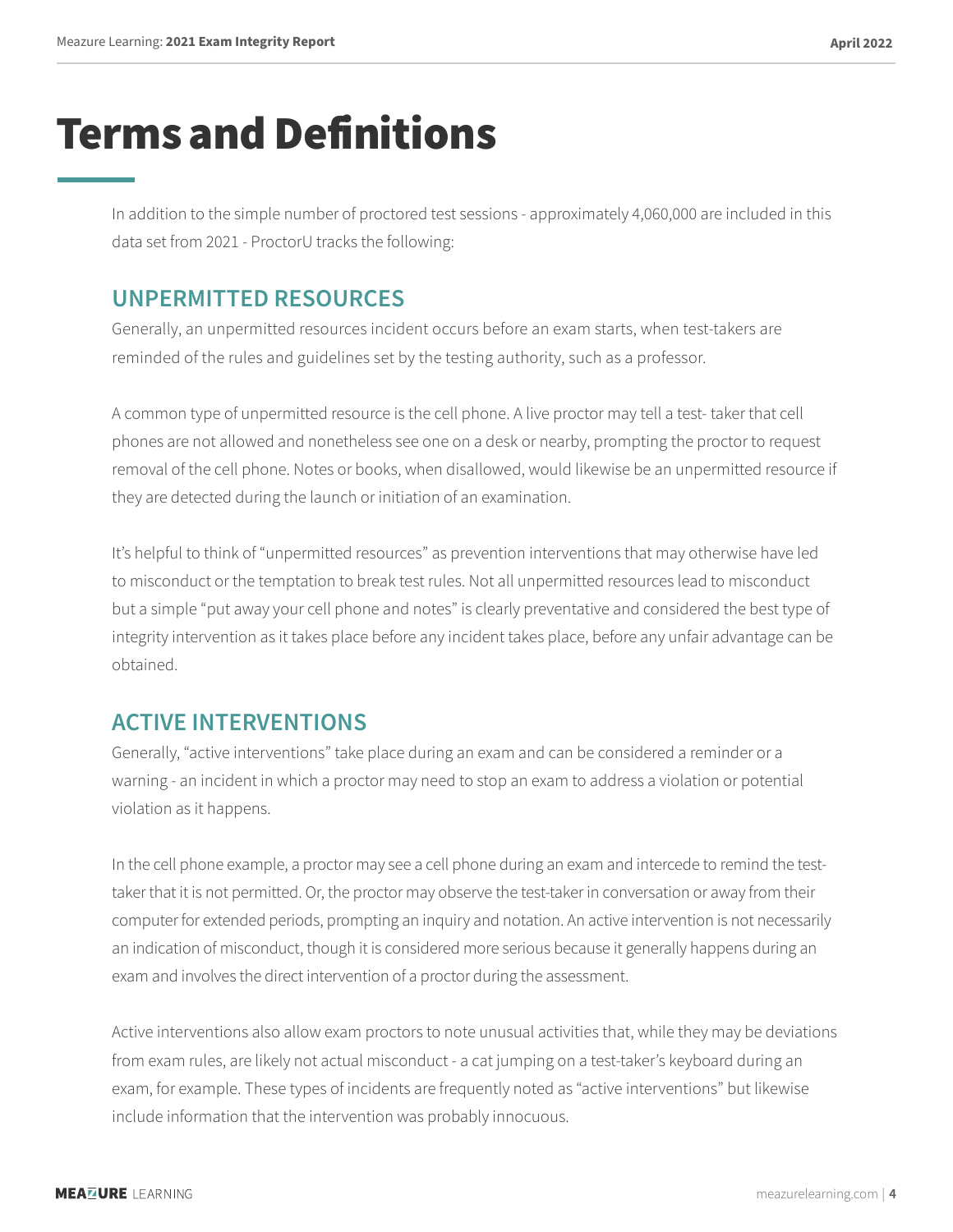Because active interventions are from a live proctor, during an exam, proctoring systems or tools that do not include a live proctor during the exam will not record active interventions.

#### CONFIRMED BREACHES

Confirmed breaches are incidents in which a violation of test rules has occurred, as determined by a trained proctor. These are incidents in which proctors are highly confident that subsequent reviews will substantiate not just a violation of test protocol but actual misconduct.

Since any finding of misconduct is ultimately and entirely at the discretion of the testing authority, a confirmed breach does not mean a test-taker was judged responsible for misconduct or that any consequence was levied - only that evidence of misconduct likely exists.

### The Numbers

#### UNPERMITTED RESOURCES

Of the 2,965,517 exam sessions that ProctorU administered in 2021 in which detecting and addressing "unpermitted resources" were possible, more than two-thirds of test sessions (68.7% or 2,036,511 exam sessions) included a proctor noting "unpermitted resources" before the assessment began.

This rate of pre-test, unpermitted resources in 2021 is elevated compared to pre-pandemic levels, but not exceptionally. In the 15 months that predated widespread pandemic-related remote instruction and testing (January 2019 through March 2020), the rate of "unpermitted resources" was 60.3%.

For all of 2020, which included many months of pandemic-related remote testing, the "unpermitted resources" rate was remarkably consistent to the 2021 data at 68.8%.

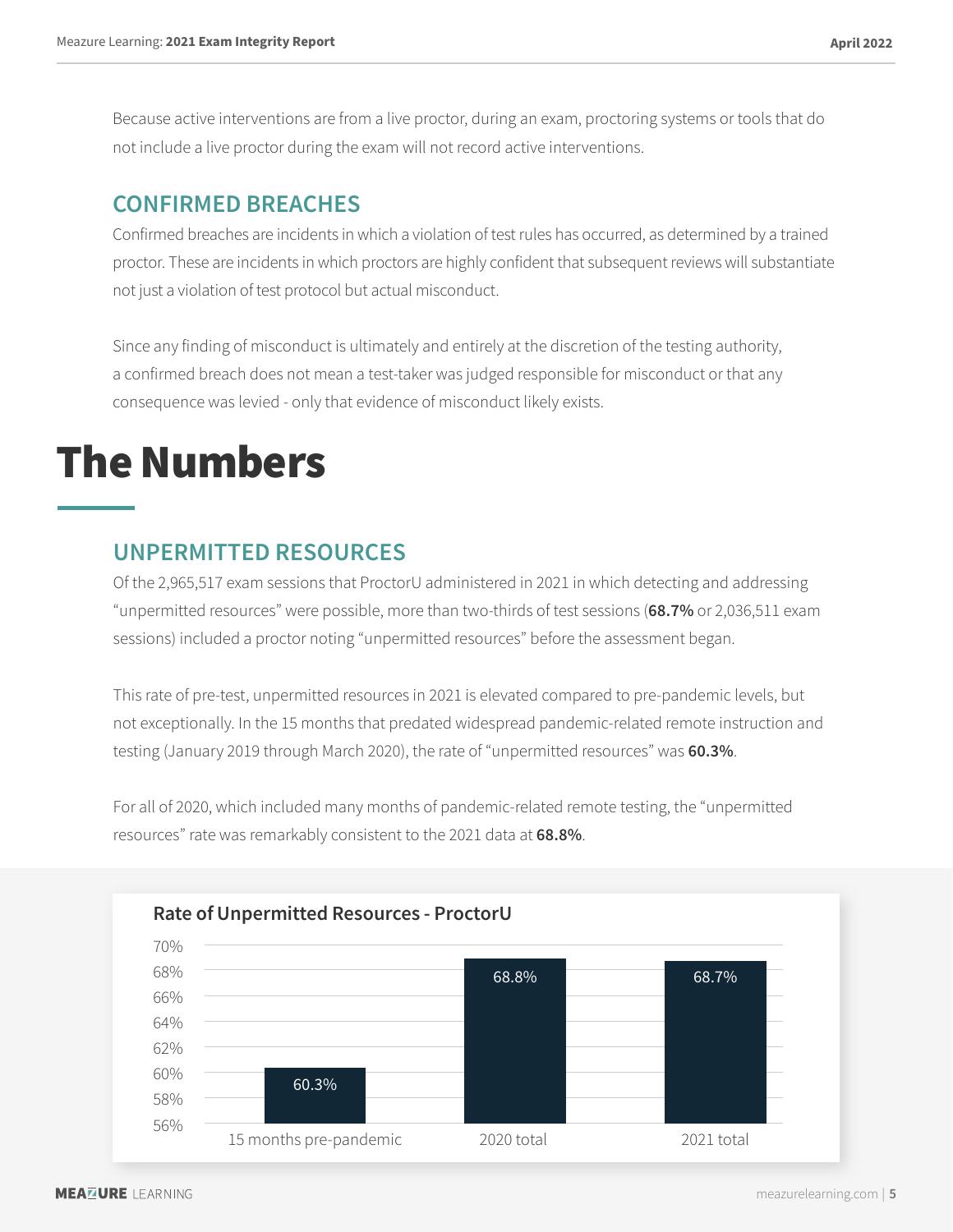ProctorU characterizes the 2021 "unpermitted resources" data:

*"A significant hidden value in having a live proctor in pre-exam onboarding is in preventing misconduct. In 2021, before the exams even started, our proctors acted to remove banned items from more than a million test sessions, preventing countless incidents of misconduct and accidental violations of exam rules. Given a choice, everyone prefers to stop cheating and reduce temptations before they become big problems.*

*We can also comfortably say that, on average, in about two in every three remote test sessions a test taker has unpermitted resources clearly visible or accessible before the exam starts. These resources might have remained in the test setting if not for a live proctor."* 

#### ACTIVE INTERVENTIONS

More than a quarter of the remote exams administered by ProctorU in 2021 (25.38%) required "active interventions" by exam proctors to clarify or enforce rules or disrupt potential misconduct.

This rate of intervention during an exam is relatively consistent with the annual rate in 2020 of 28% - actually 27.95% compared to 25.38%.

But the rates for 2020 and 2021 are more than double the pre-pandemic rates of assessment intervention. In the 15 months before pandemic-related remote teaching and assessment – January 2019 through March 2020 – the "active intervention" rate was just 9.74%.

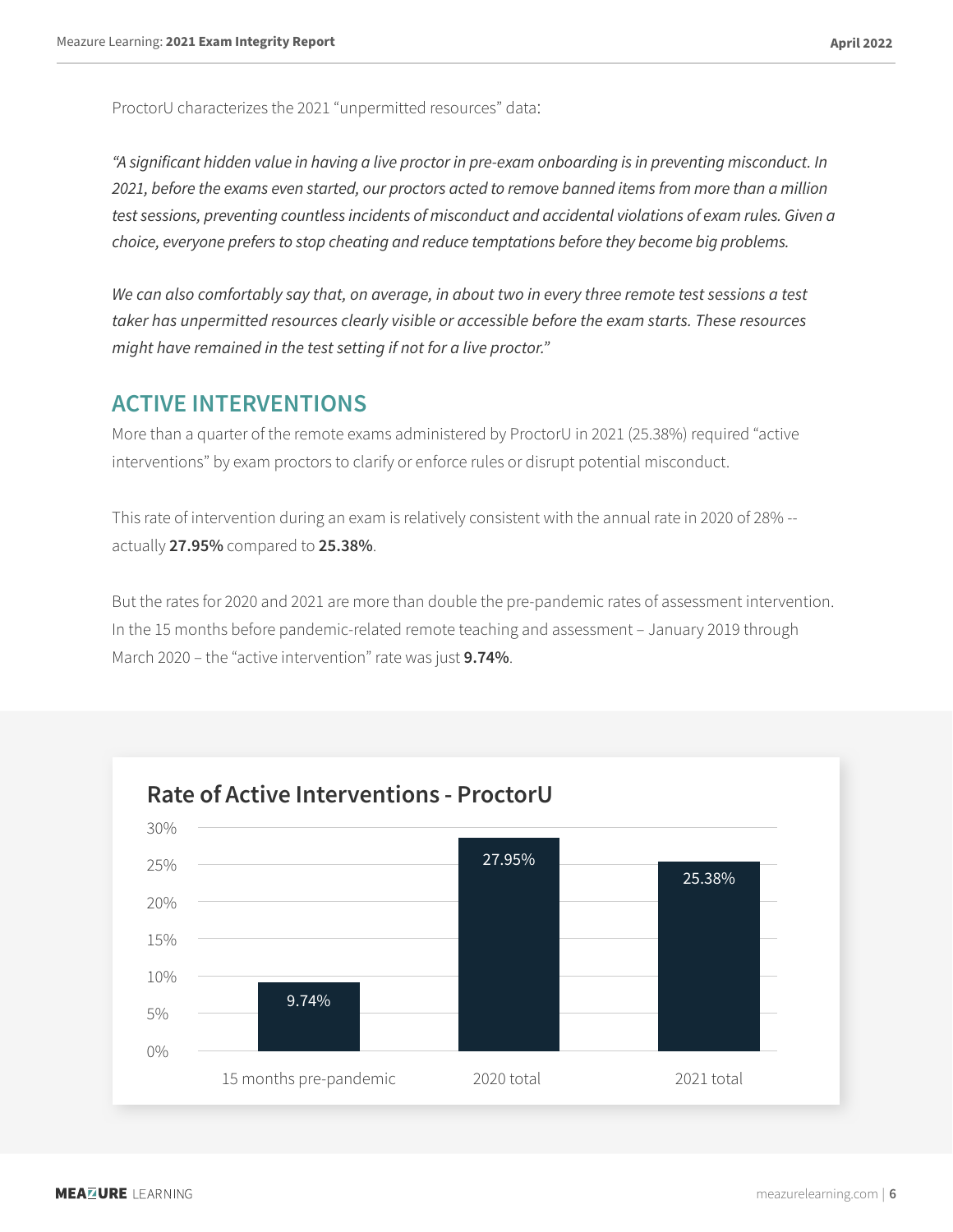To further understand the rates of interventions of live proctors and its correlation to pandemic-related assessments, consider that in March, 2020 the rate of "active interventions" was 10.58%, well in line with years of proctoring data. By September 2020, "active interventions" had increased more than 3.5x, to 38.74%.



Considering the data from 2020, the 2021 rate of interventions at 25.38% represents an improvement but is still about 2.5x the historic, pre-pandemic average.

ProctorU characterizes the 2021 "active interventions" data:

*"We are still seeing abnormally high rates of testing conduct that requires proctors to intervene to enforce test rules – more than 2.5 times pre-pandemic rates. That a proctor had to intercede in one in every four remote test sessions in order to guarantee fairness ought to be highly troubling to everyone in education.*

*Not all of these interventions constitute misconduct, though many do. Part of the increase is lack of familiarity with remote testing and proctoring, but part is also unquestionably a rise in cheating attempts."*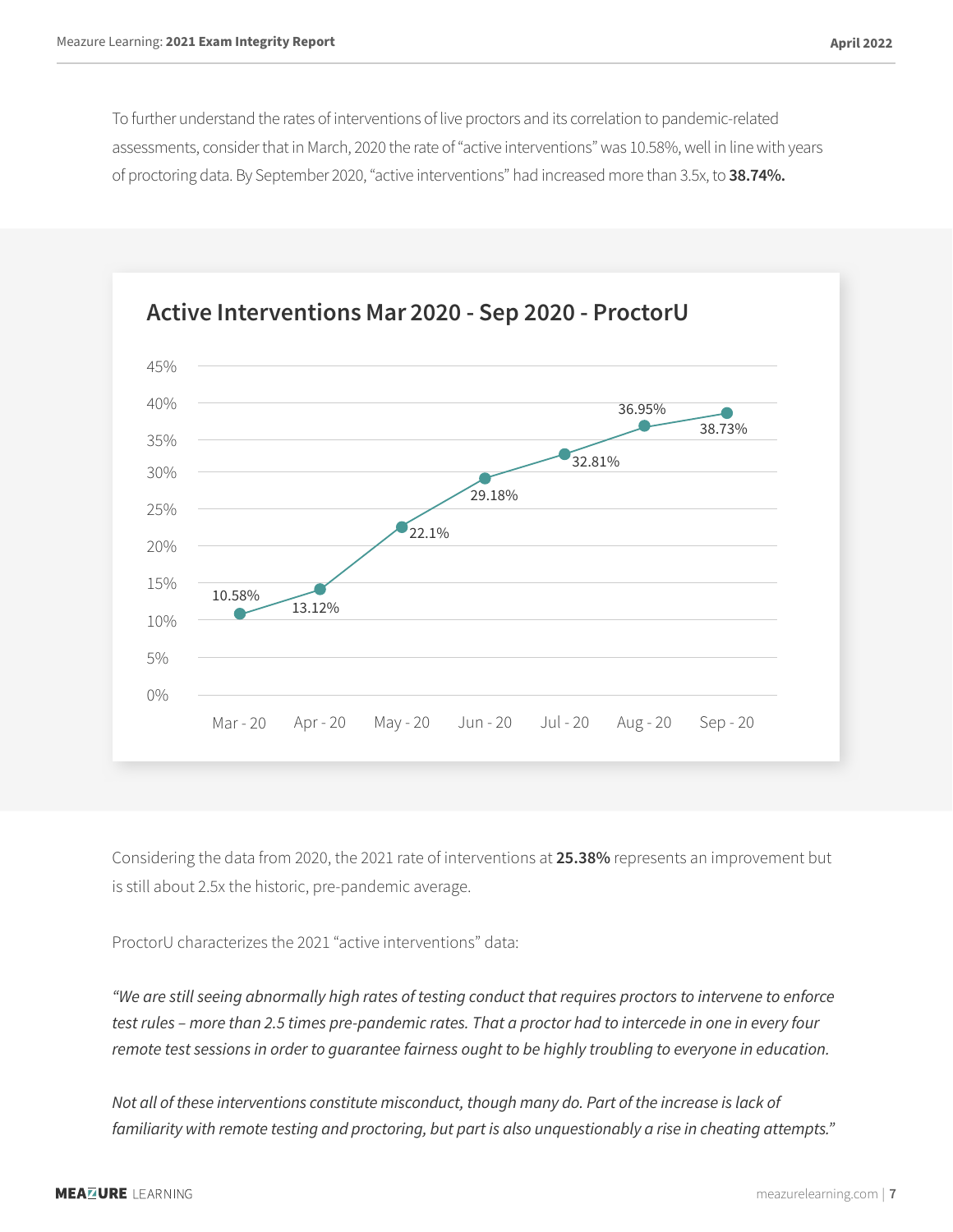#### CONFIRMED BREACHES

In 2021, 6.64% of exams proctored by ProctorU resulted in "confirmed breach" designation – a total of 204,977 assessments. This means that in more than 200,000 remote exam sessions, live proctors determined that evidence existed that a test-taker violated rules in ways that provided an unfair advantage, that academic misconduct likely occurred.

The 6.64% rate of test breach is more than 13x the breach rate in the 15 months pre-pandemic (January 2019 – March 2020), when it was just .48%. The 2021 rate is also considerably higher than the totals for 2020, in which the "confirmed breach" rate was just under 4%.



For further comparison, in November 2021, ProctorU saw 3x more "confirmed breach" incidents – 26,543 – than in all of 2019 combined - 8,038. That's despite overseeing 5x more test sessions in 2019 than this past November.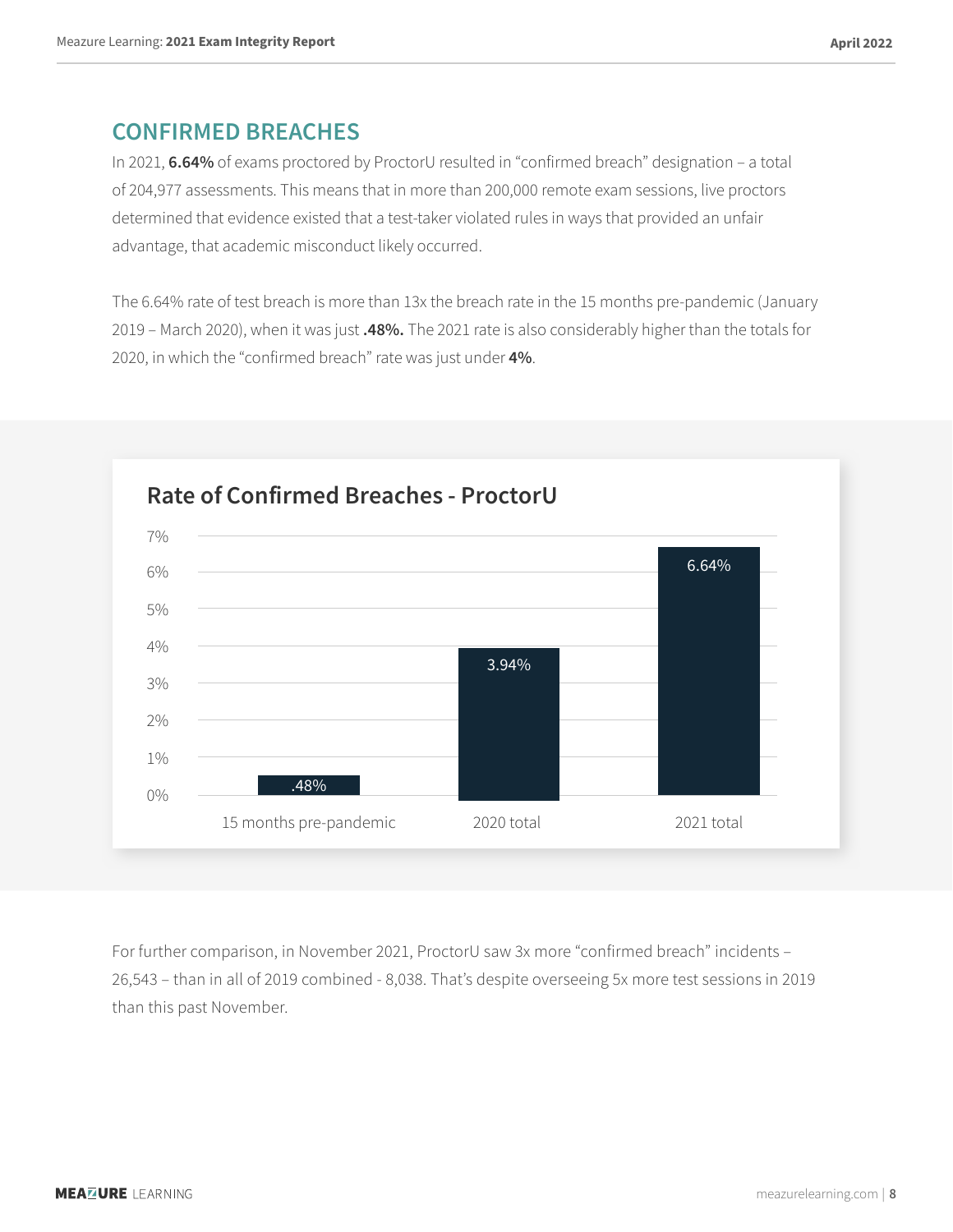ProctorU characterizes the 2021 "confirmed breach" data:

*"The level of confirmed violations of test rules that we're seeing, incidents of what we would call provable cheating, is obscenely high – as much as 13 times what we saw before the pandemic. It's already in uncharted territory and, even more troubling, shows no signs of slowing down. For example, the two highest breach rates we've ever seen were November and December of last year.* 

When we see that more than one in every 20 students taking a remote exam is engaging in conduct that *can be considered as cheating, that's a significant problem. And it's not just us – this increasing misconduct is something we've seen reported in other places, from other schools, providers and reported sources. It's clearly happening and it's clearly happening at an alarming rate.*

*Most troubling of all is that this reported breach rate is what we know is happening when test-takers know someone is watching, when they know there's a chance of being caught. We shudder to think what the rate is when no one is watching – you can probably add a zero to that 6.6%."* 

### Other Data and Observations

While the rates of "unpermitted resources" were relatively consistent across professional and academic test settings, "active intervention" incidents were slightly more common in professional testing sessions while "confirmed breach" incidents were significantly more common in exams conducted by higher education institutions.

- Professional testing, 2021:
	- Unpermitted resources 69.6%
	- Active interventions 27.1%
	- Confirmed breaches 3.8%
- Higher education, 2021:
	- Unpermitted resources 64.4%
	- Active interventions 19.1%
	- Confirmed breaches 7.2%

Comparing trends 2020 vs 2021 vs pre-pandemic:

- "Unpermitted resources" Flat in 2021. Up 8% over pre-pandemic levels.
- "Active interventions" Down slightly in 2021. Up 15.7% over pre-pandemic, which is more than double.
- "Confirmed breach" Up 2.6% in 2021, a 65% increase. Up 6.2% over pre-pandemic levels.